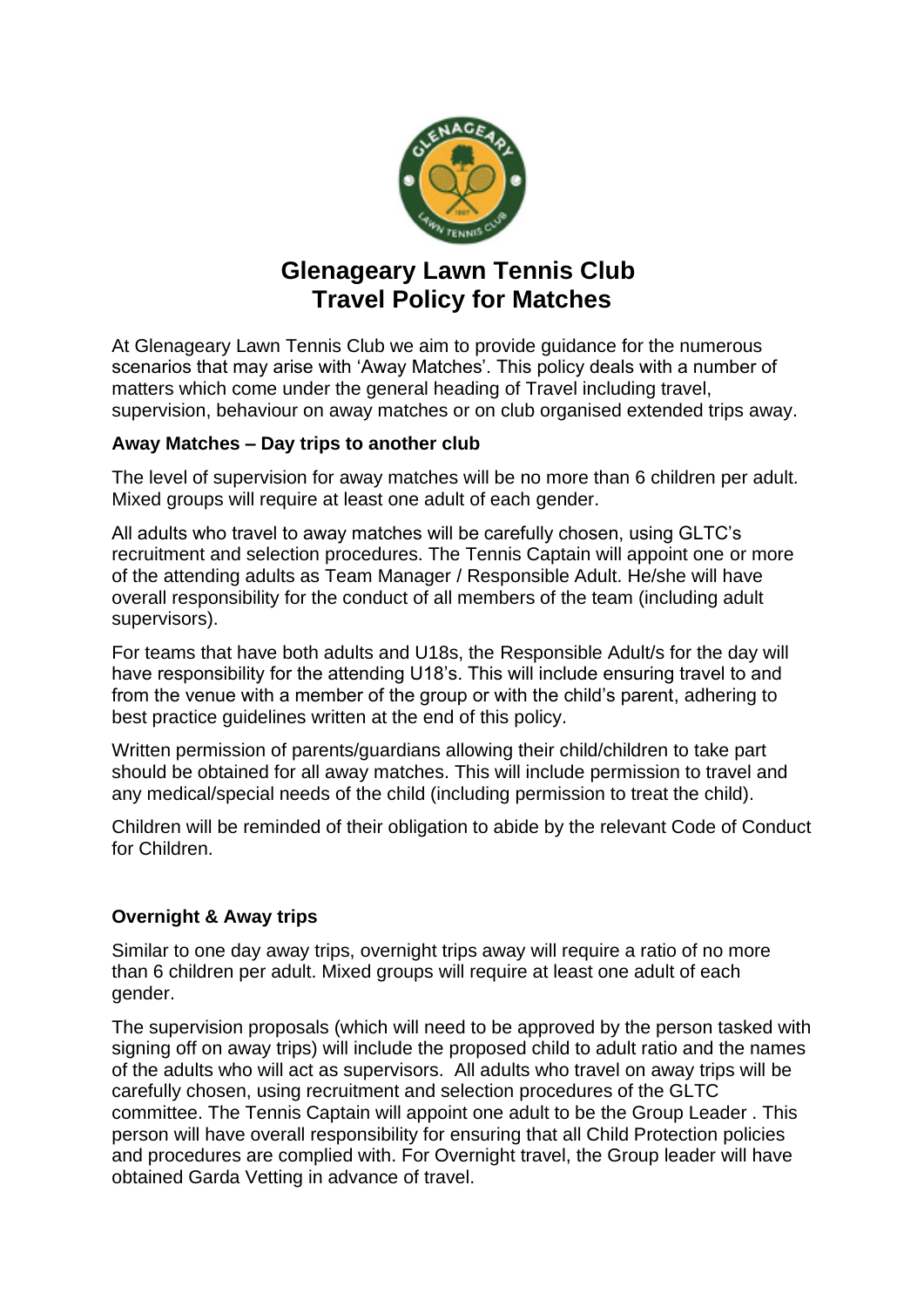The roles and responsibilities of adults participating in away trips will be clearly defined in advance of travel.

Written permission of parents/guardians allowing their child/children to take part must be obtained for all overnight away trips. This will include permission to travel and any medical/special needs of the child (including permission to treat the child).

Children and parents/guardians will be required to sign a behaviour agreement prior to taking part in the trip.

A meeting with parents/guardians and participants will be held with those tasked with the management of the trip to communicate travel times, accommodation arrangements, competition details (where applicable), other activities, gear requirements, special needs (medical or dietary), and any other necessary details, contact details, codes of conduct, etc.

## **Accommodation for Overnight Trips**

Where practicable, proposed accommodation will be checked out beforehand to ensure that separate and appropriate sleeping arrangements are made in advance of travel.

Adults should not share a room with a child (unless the adult is the child's parent).

Where the presence of an adult is needed there should be more than one child in the room with the adult. If children are sharing a room, it should be with those of the same groupings age and gender and in separate beds.

Adults should knock before entering rooms.

All group socialisation should take place in communal areas (i.e. no boys in girls' rooms and vice versa).

Avoid adults being left alone with young participants, if a leader needs to talk separately to a participant this should be done in an open environment, in view of others.

## **General Requirements**

Young players should be under reasonable supervision at all times and should never leave the venue or go unsupervised without prior permission from the Team Leader / Responsible Adult.

Alcoholic drink, smoking and other illegal substances / activities are forbidden to participants. Leaders should act as role models in this respect.

On away trips, coaches will be accountable to the Group Leader/Team Manager in all non-performance related matters.

In the event of an occurrence Accident and/or Incident Reports should be completed by the Group Leader/Team Manager.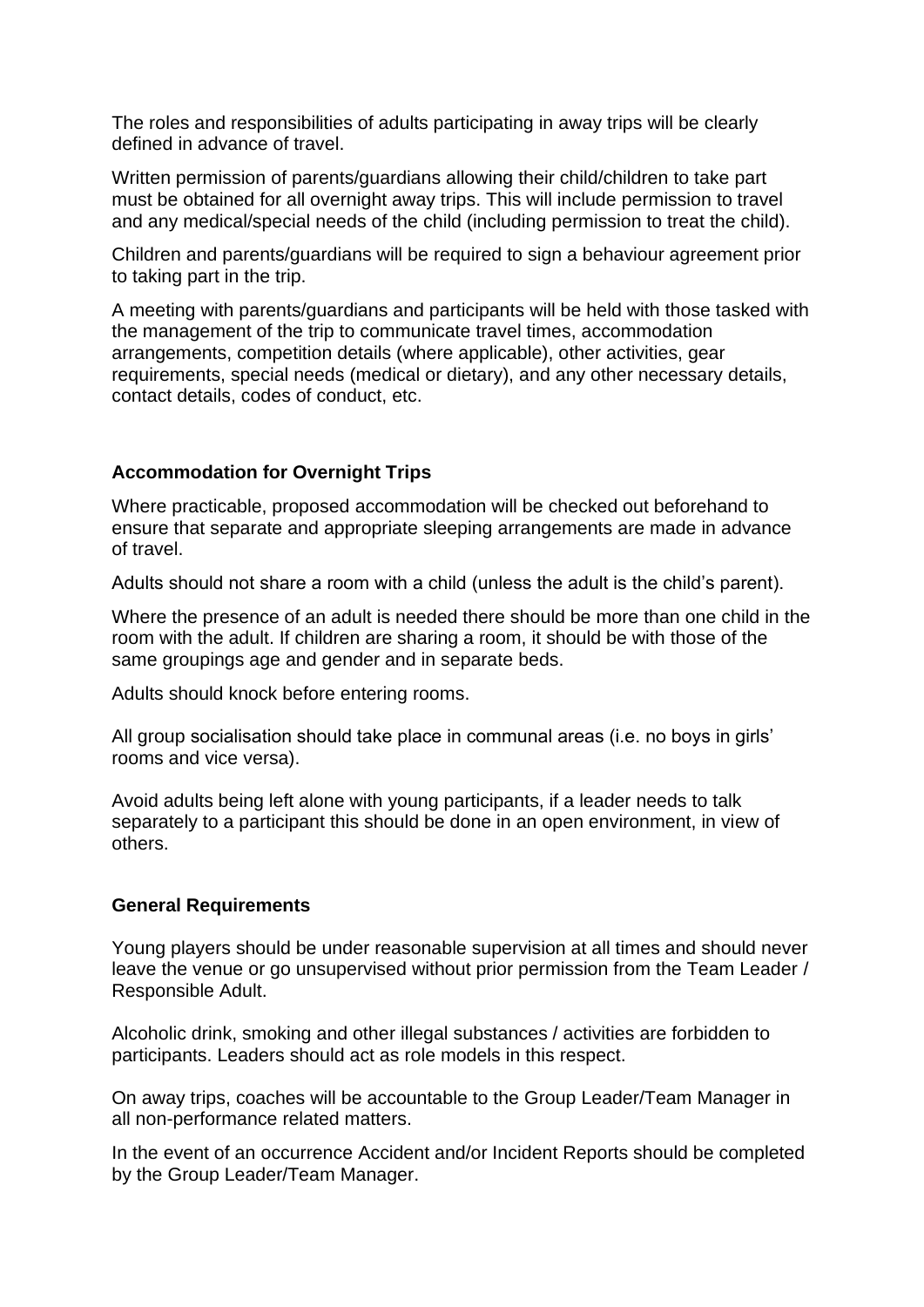It is the responsibility of the Team Leader to have contact details, for all U18's travelling, at hand throughout the trip.

## **Hosting at GLTC**

A host should be provided with as much information about the child/children staying with them and details of the competition in advance of arrival. More than one visiting child should be placed with each host family. The family in turn should agree to provide references and be Garda vetted. Only in exceptional circumstances and with prior permission from the Child's parents, can a single child be placed with a host family.

When arranging for events/trips abroad, GLTC will be dependent on the ability of the host organisation to access vetting services and obtain appropriate references. It is the responsibility of the trip organiser to provide the hosts with the relevant information on the child and details of what is expected in advance of travel.

Host families should:

Agree to abide by the National Governing Bodies Code of Conduct.

Consent to appropriate checks and references.

Attend host family meetings before competitions or events.

Provide a safe and supportive environment for young people. Agree to the travel policy for transport to and from matches.

Glenageary Lawn Tennis Club should:

Provide a travel pack to hosting families.

Check out references with hosting families.

Provide an itinerary of the trip.

Gather information on destination and venue.

## Young People:

Will sign a behaviour agreement. Will not be asked to share a bed or a room with an adult. Will not be asked to share a bed with one of his/her peers. Should be happy with the arrangements. Will show respect to the host families.

## **Transporting Young People**

GLTC could not operate without the goodwill of volunteers and parents ensuring that children are transported to events and returned home in a private car. Here are some easy to follow guidelines when arranging transport to and from a venue.

## **Easy rules to remember when a club are organising transport**